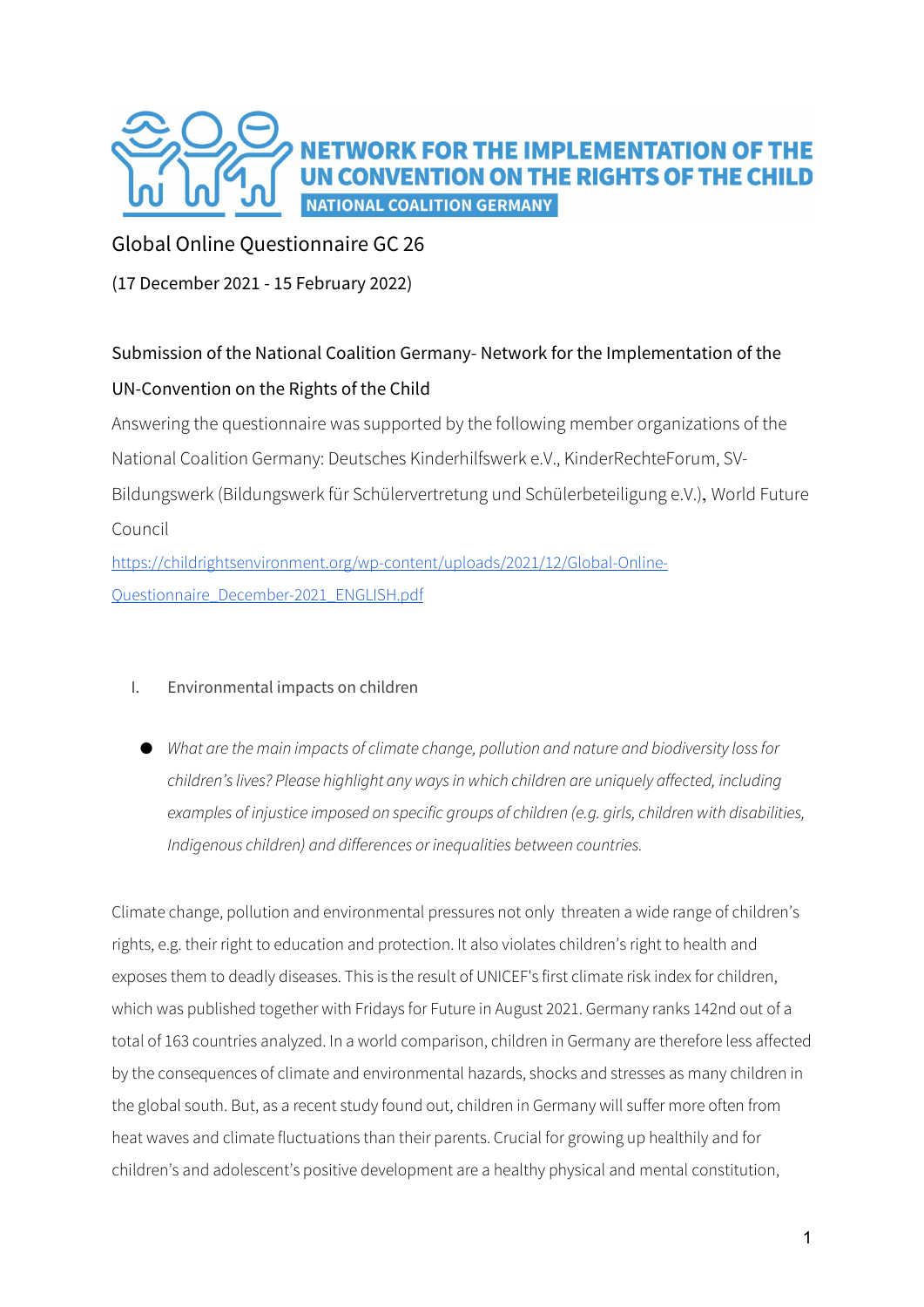minimizing health risks as well as adequate care for children with impaired health. Pollution and climate change are increasingly contributing to success in implementation of human and children's rights to be undone again.

Children and adolescents are due to their not yet fully developed immune and nervous systems particularly threatened by environmental pollution, climate change and the effects of disasters. In Germany, the increasing chronic, psychological and psychosomatic ailments as well as unhealthy lifestyles are a cause for concern. More and more children, especially the younger ones, are having longer and longer persistent chronic diseases. Progressive pollutant emissions, including in the food chain, lead to a weakening of the child's immune system. The consequences are allergies and diseases of the not yet fully grown organism. Children's bodies and their immune systems are still developing. Damage caused in childhood could lead to lifelong impairment.

But also consequences of climate change such as floods or extreme weather fluctuations cause children to leave their familiar surroundings like it happened in the flood disaster in mid-July 2021 in Germany. The situation is even worse for many countries in the global south. Therefore, development cooperation must be based on the principles of ethics, responsibility and international solidarity. All states that have ratified the UN CRC have also entered into international obligations and must contribute to the sustainable improvement of the global economic, social and ecological framework and to the achievement of political framework conditions.

Decreased harvests due to climate change and, as a result, malnutrition, also hit children the hardest. They suffer more from diarrhea and mosquito-borne diseases (such as dengue). The conditions for the cholera pathogen have also improved since the early 1980s. Which leads to a faster spread of the highly contagious disease. Contaminated drinking water and poor hygiene, for example as a result of floods, are breeding grounds for cholera bacteria.

Children who grow up in poor areas with a lot of manufacturing industry are more affected by the pollution caused by climate-damaging companies. At the same time, if climate and social policy do not collapse, they are less able to mitigate the consequences of the climate catastrophe (e.g. floods, but also more expensive food). In Germany children from poor families are more affected by environmental pollution than children from well-to-do households f.e. with a larger proportion of children suffering from respiratory diseases and allergies.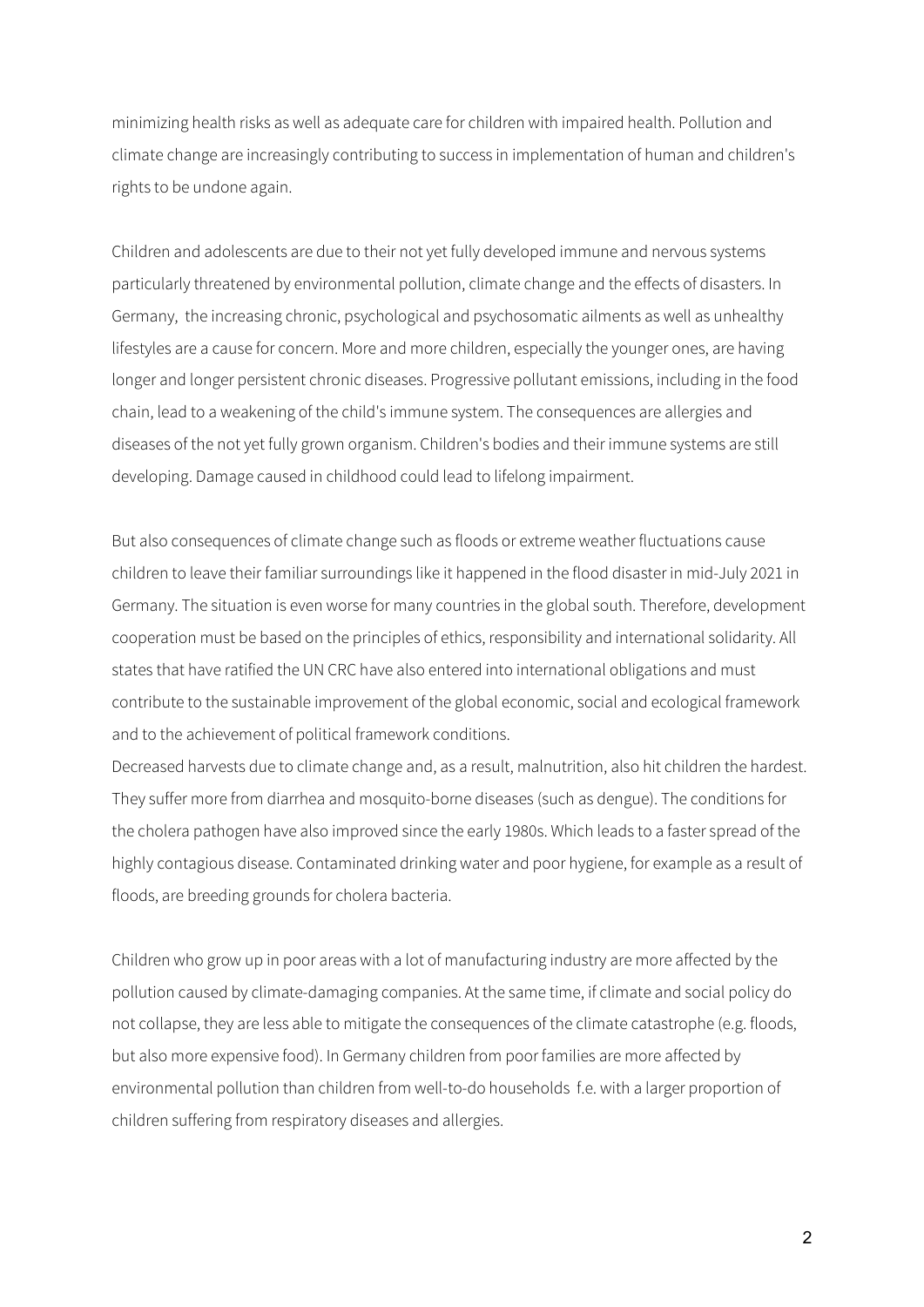In the 2014 study "Room for Children's Play" the German Children's Fund demonstrated that playing outside is mainly done by children from the middle and upper classes who live in appropriately wellequipped, quiet areas surrounded by green spaces. The annual children's report (German Children's Fund) was dedicated in 2020 to the importance of outdoor play for children and explored what prevents children from playing outside and what measures are needed to make playing outside easier. In addition to a better accessibility of play areas, e.g. through green path connections, the establishment of nature experience rooms and outdoor games integrated into everyday school life was clearly advocated.

● In which ways do responses to these environmental crises also have the ability to adversely affect children (e.g. forced displacement, increasing food or energy prices)?

Climate change forces children to seek refuge in unfamiliar living environments (climate refugees). This negatively affects their mental and physical health. At the same time, child poverty increases due to a raise in food and energy pricing which affects children's nutrition adversely. Poverty forces families into relying on children for additional household income. Children take on jobs to support their families and might end up in hazardous working conditions while not being able to attend school and receive a quality education.

Children living in socio-economically weak districts of German cities are more often exposed to environmental pollution (f.e. air pollution or noise) and have less (public) space to exercise their right to play and leisure. Due to increasing energy costs in Germany and a higher inflation, families with less economic means are dependent on support from the government. Still, the situation makes their lives harder with children suffering most.

#### II. A child rights-based approach to environmental issues

● What is the value of a child rights-based approach in addressing the environmental (climate) crisis and achieving sustainable development? What does this mean practically for the adoption of related laws, policies, programmes and practices?

A child rights-based approach in addressing environmental and climate crisis could support governments to ensure that their laws, policies, and actions on the environment, climate protection and beyond explicitly include measures relating to children, their health and their rights. Moreover,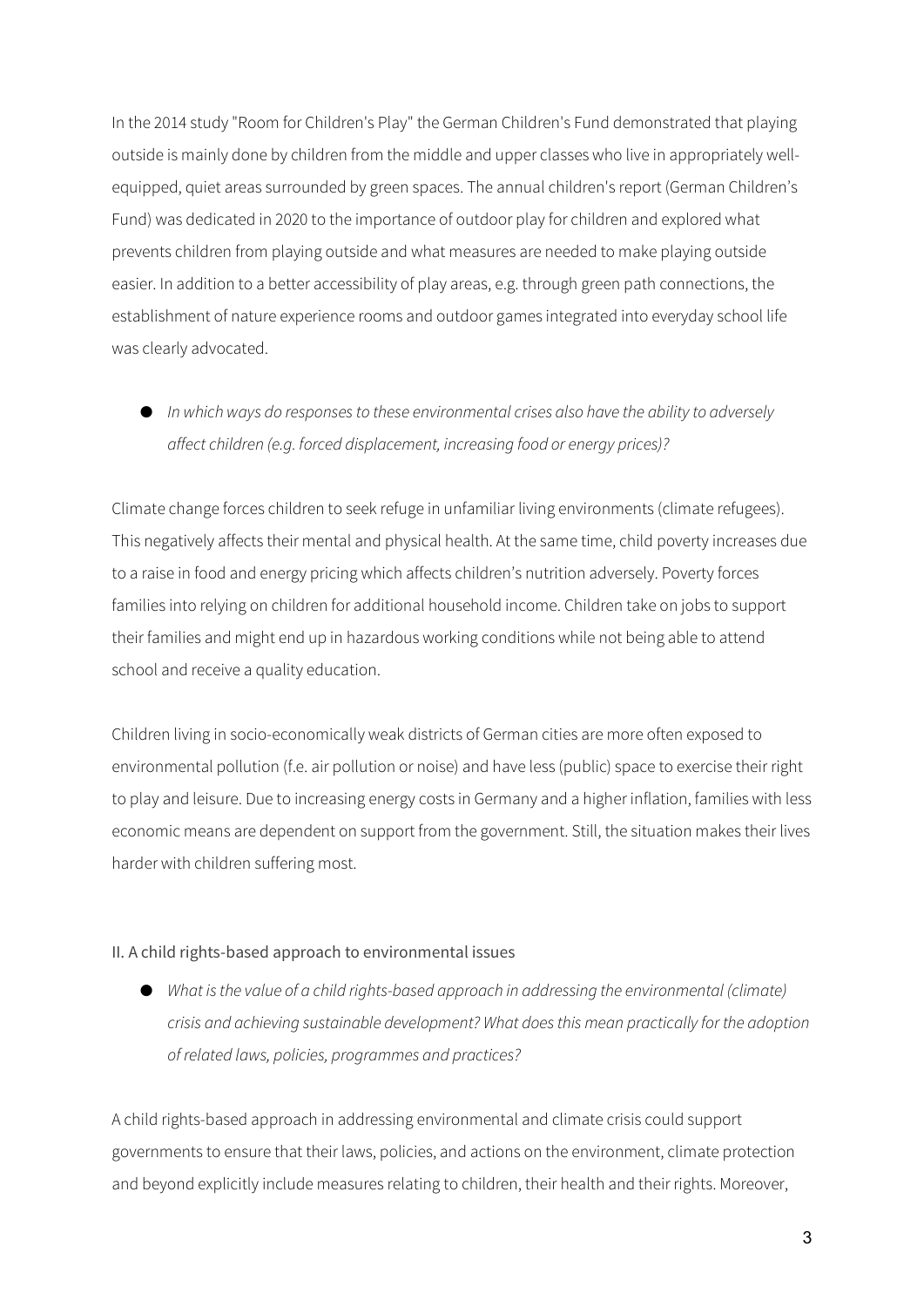laws, policies, and actions on children should also contain measures to protect them from environmental impairment.

Keeping children's rights in mind while developing and implementing measures for sustainable development means having children's best interests, intergenerational justice and their participation at the center. In practice, this means involving children and young people in decision-making, informing them about climate change and their rights and providing a space for them to be heard and partake in developing, implementing and evaluating climate measures. The term "sustainable development" in itself implies guaranteeing intergenerational justice by thinking ahead how actions nowadays affect coming generations and not exploiting resources (key word: renewable energy).

● How should the "four general principles" (namely non-discrimination; best interests; the right to life, survival and development, and the views of the child) shape decisions related to children's rights and the environment? Please provide concrete examples.

Actively involving children and young people from different backgrounds in transport projects would much more often lead to other decisions in the best interest of the child including the non discrimination principle. In residential areas with multiple loads, deliberate traffic calming measures (speed 30, temporary play streets, bicycle streets, neighborhood blocks, etc.) could be implemented in order to minimize pollutant emissions and thus increase the opportunities for the children to stay/living quality and safety.

In cases of extreme weather events, children need early support, for example to evacuate to appropriate shelters, to treat injuries and illnesses, and to provide food and drinking water. In case of humanitarian aid we see the challenge that humanitarian funding is only applied for and distributed when a disaster strikes, it is often too late. For this reason the so-called "anticipatory action" (predictive humanitarian aid) should be strengthened. Funds are made available as soon as certain early warning indicators are exceeded, for example certain amounts of rain or days of drought. These indicators and funds are determined in advance by the donor, for example the federal government. This means that local people can be reached much faster and long-term damage can be avoided.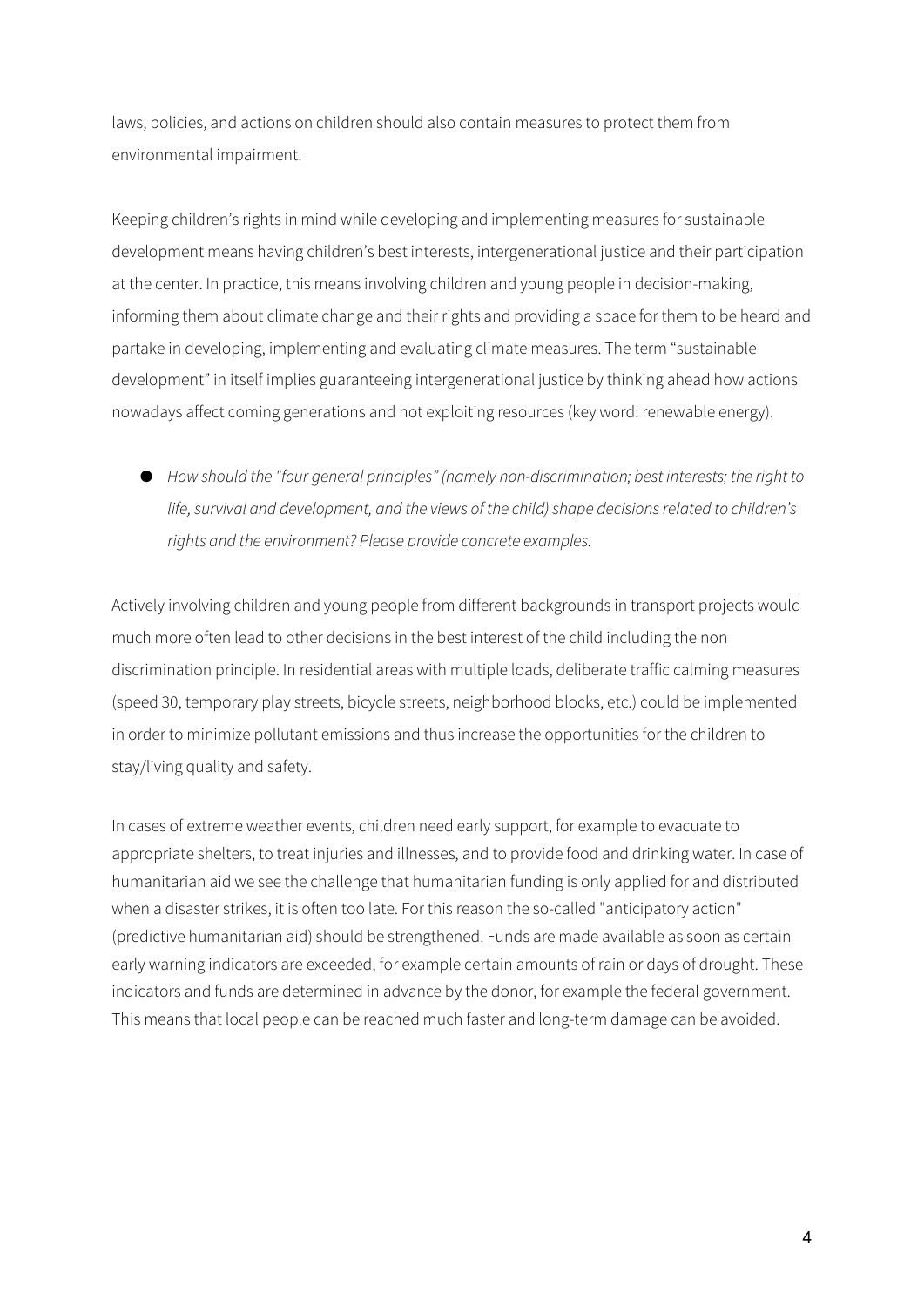III. A safe, clean, healthy and sustainable environment as an integral part of the enjoyment of children's rights

● To what extent does the right to health and its explicit reference to environmental pollution in this context (Art.24 2(c) of the UN CRC) serve to protect children's rights from environmental harm, including climate change?

Art. 24 c calls on the State Parties to take appropriate measures in terms of children's health, nutritious food and clean drinking water and mentions to take the dangers and risks of environmental pollution into consideration. With the knowledge we have now, the impacts of climate change on life on earth including increasing environmental pollution and loss of biodiversity, the term is too weak to force governments to include environmental measures with regard to children's best interest in their policies.

Economic stakeholders that contribute to environmental pollution must be held accountable on the basis of violating children's rights to health. There is a direct connection between environmental pollution (CO2-emission, releasing waste water into nature, deforestation) and climate change. In reference to Art. 2(c), states must initiate legal policies that force the economy to reduce environmental pollution to zero and to develop climate sensitive strategies reversing (slowing down) climate change.

● Given the scale and urgency of action needed, what implications are there for States to ensure they meet their obligations in relation to these children's rights in the context of responses to the climate crisis (e.g. mitigation, adaptation), pollution prevention, and the protection of ecosystems and biodiversity? What concrete legislative, policy, administrative and other appropriate measures are required for their implementation?

Concrete measures would be a strengthening of the participation rights of children and young people with regard to measures in the area of urban, traffic and landscape planning and beyond. In addition, binding specifications for the introduction of corresponding responsibilities, guidelines, processes, etc., so that actual implementation also takes place at state and federal level (by default, not just project-related and left to chance or the commitment of individual people). Especially digital platforms could help to facilitate non-discriminatory child participation regardless of their place of residence, socio-economic status, etc., ref. to GC No 25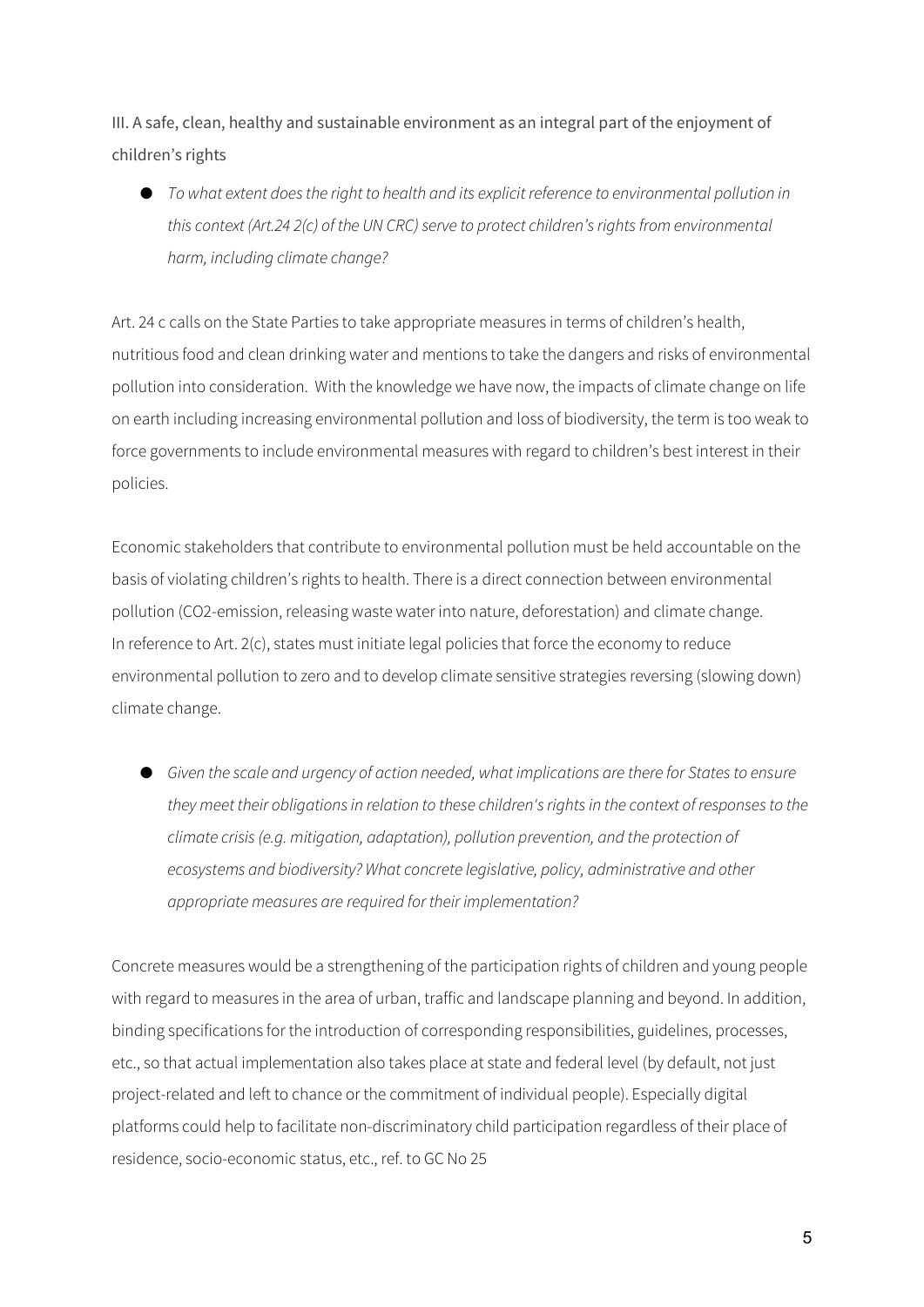Examples are: Guideline process in "Weil am Rhein", project planning form in Berlin-Pankow (cooperation between youth welfare office and urban planning office), full-time child and youth participation officer in the Munich urban planning office). Next to children and youth Commissions or parlamentaries on local and national level within policy making another worthwhile mentioning tool are children and youth' checks for policies.

● What are the main gaps and strategic priorities for strengthening international cooperation in the context of children's rights and the environment, including international assistance that contributes to the creation of safer and healthier environments for children in other countries?

Especially when it comes to international cooperation and cohesion in the context of children's rights and the environment there are many inconsistencies. In a system where states cannot fully be held accountable for their actions, international cooperation is fundamental for the effective implementation of children's rights.

When it comes to children's rights violations or the postulation of children's rights, one strategic priority could be to find a way of holding states accountable for their actions. In order to get closer to that difficult task, the dialogue between all the different actors needs to be strengthened in effective ways that will contribute to more acceptance and urgence for change.

● Are there other Convention rights whose realization requires a safe, clean, healthy and sustainable environment (e.g. life, survival and development, an adequate standard of living, food, water, play)? Why is this the case? Should particular rights receive more attention (e.g. freedom from exploitation and all forms of violence,participation in cultural life)?

According to Article 31 of the UN Convention on the Rights of the Child, every child has the right to play, rest, to have leisure time and recreation appropriate to their age.

Article 24 also guarantees the right to the highest possible level of health. Accordingly, the contracting states must take sufficient preventive measures in good time so that every child can grow up healthy and develop his or her full potential. One of the most important tasks of open space planning is therefore to enable the younger generation in particular to have access to the health-promoting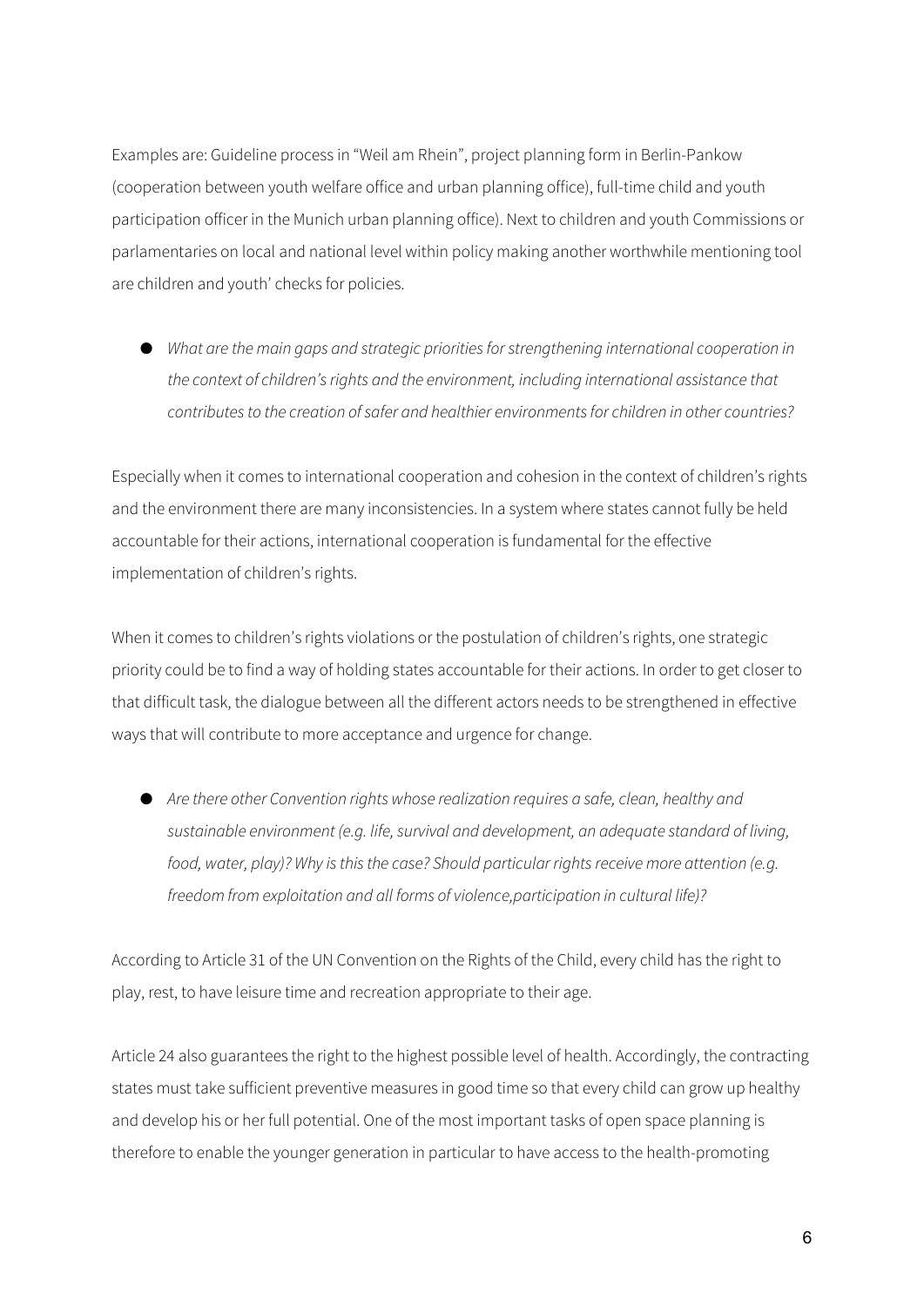effects of urban greenery. It is therefore important to maintain or create sufficient green infrastructure such as parks, green paths or nature experience areas, even in densely populated neighborhoods that are repeatedly affected by noise, heat and air pollution, and thus provide places for people to meet and exercise. These green infrastructures can have a recreational function for the population as well as contribute to active nature conservation and ensure that the urgently needed adaptations to climate change succeed.

In addition to that the rights to education, recreation or participation are then massively restricted if, due to environmental consequences, children are needed to maintain the family's supply (for example repairs after floods, fetching water after droughts, queuing for food in the event of crop failures, etc.).

All rights are important and interconnected. Climate change, pollution and biodiversity loss have a heavy impact on the enjoyment of all rights. All rights require at the end a safe, clean, healthy and sustainable environment. This is related to health (e.g. water-borne diseases or respiratory diseases) to education (malnourished children can't adequately learn and follow the lecture), the right to identity and enjoyment of own cultural rights, the right to protection (in case of migration, fetching water or supporting families - with a special focus on girls) etc.

● What are the concrete implications of the human right to a safe, clean, healthy and sustainable environment for the rights protected under the UN CRC? Could you provide (positive) examples of how the child's right to a healthy environment has been recognized and implemented at the international, regional or national levels?

A Positive example at federal level (from "Deutscher Bundestag" printed paper 19/11220 on the urban nature master plan of June 21, 2019): The funding priority therefore also includes personal support for advice on the implementation of municipal open space and biodiversity concepts, the establishment of nature experience areas, natural inner-city community gardens, green places of learning and school gardens as well as near-natural schoolyards, kindergarten outdoor areas and sports facilities. The paper contains the declaration of intent to create more nature experience spaces, Initiatives to spread nature experience spaces will be taken. In order for nature experience spaces to become a natural and widespread offer of open space and play in our communities, their potential and services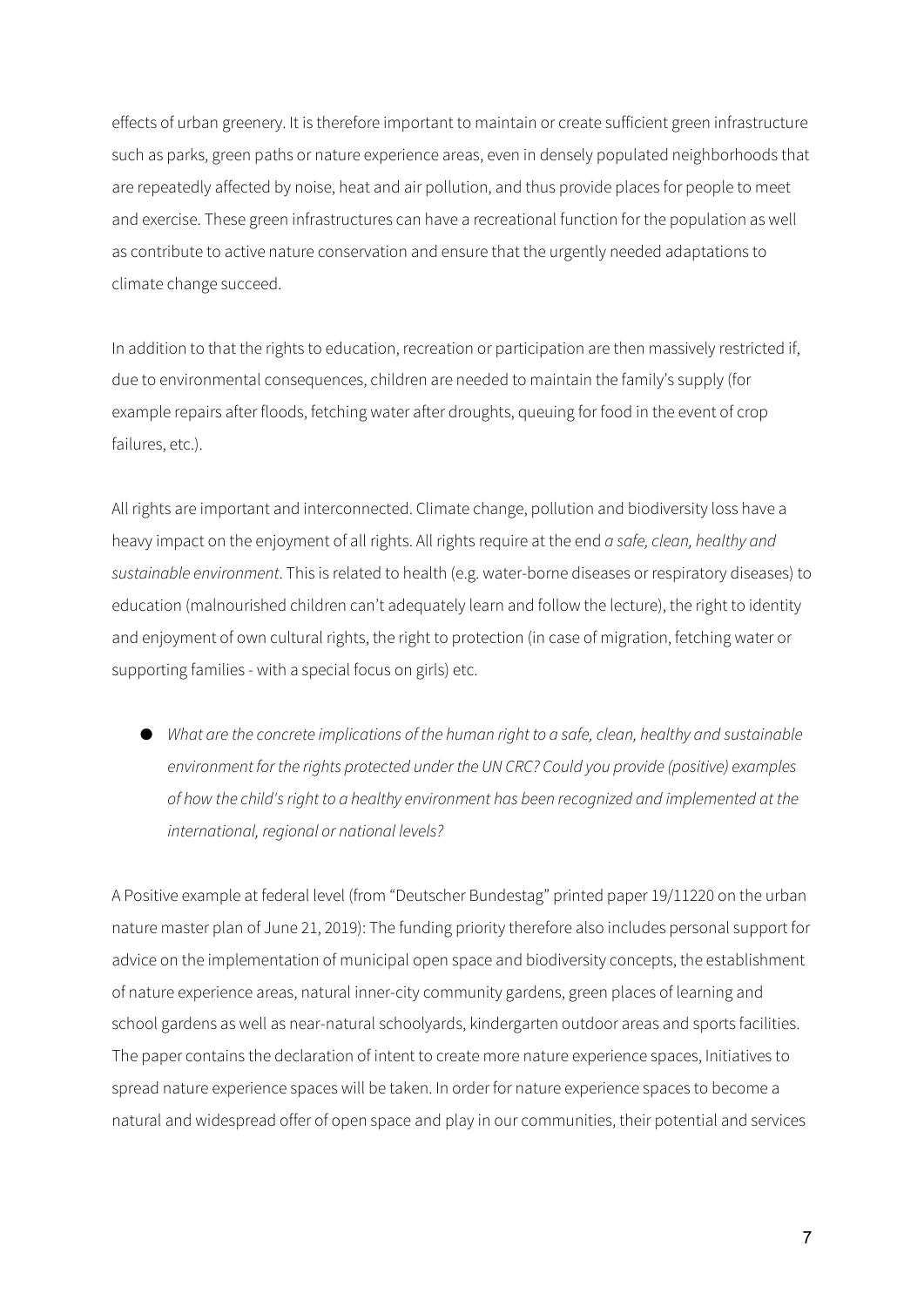must be communicated more widely. Furthermore concrete recommendations for action to facilitate the planning and management of nature experience areas are provided.

## IV. The role of children's rights in environmental protection

● Please provide examples of laws, policies, practices and jurisprudence that enable or hinder the exercise of the child's rights to freedom of expression, assembly and association in relation to the environment and climate change. What further actions are needed to uphold and catalyze the implementation of these rights, taking into account additional risks and barriers that certain groups of children face in this respect? What actions should States take to support the activities of child environmental human rights defenders? Please provide existing examples where possible (e.g. funding schemes etc).

The federal government's sustainability strategy from 2002, the national strategy for biological diversity from 2007, the National Action Plan for education for sustainable development with a focus on biological diversity and much more - the list of action plans, programs and initiatives at federal, state and local level for the implementation of the sustainability goals is long.

In the context of social urban nature, however, the focus should be on the following activities in particular:

The federal initiative "Green in the City", in the context of which, among other things,

- the White Paper City Green with specific recommendations for more green in the city was created in 2017
- The urban development funding program "Future City Green", through which corresponding model projects could be funded until 2019;
- The master plan for urban nature from 2019, in which, among other things, the importance of urban greenery for the healthy growth of children is emphasized and corresponding activities to strengthen spaces for experiencing nature are announced;
- The implementation of the UN Decade on Biological Diversity, including through a national special competition and the 2020 nature conservation offensive of the Federal Environment Ministry;
- The Federal Biological Diversity Program with its new urban nature funding priority set up in 2021; The activities of the Federal Agency for Nature Conservation with its focus on "social issues", in particular through research projects on nature experience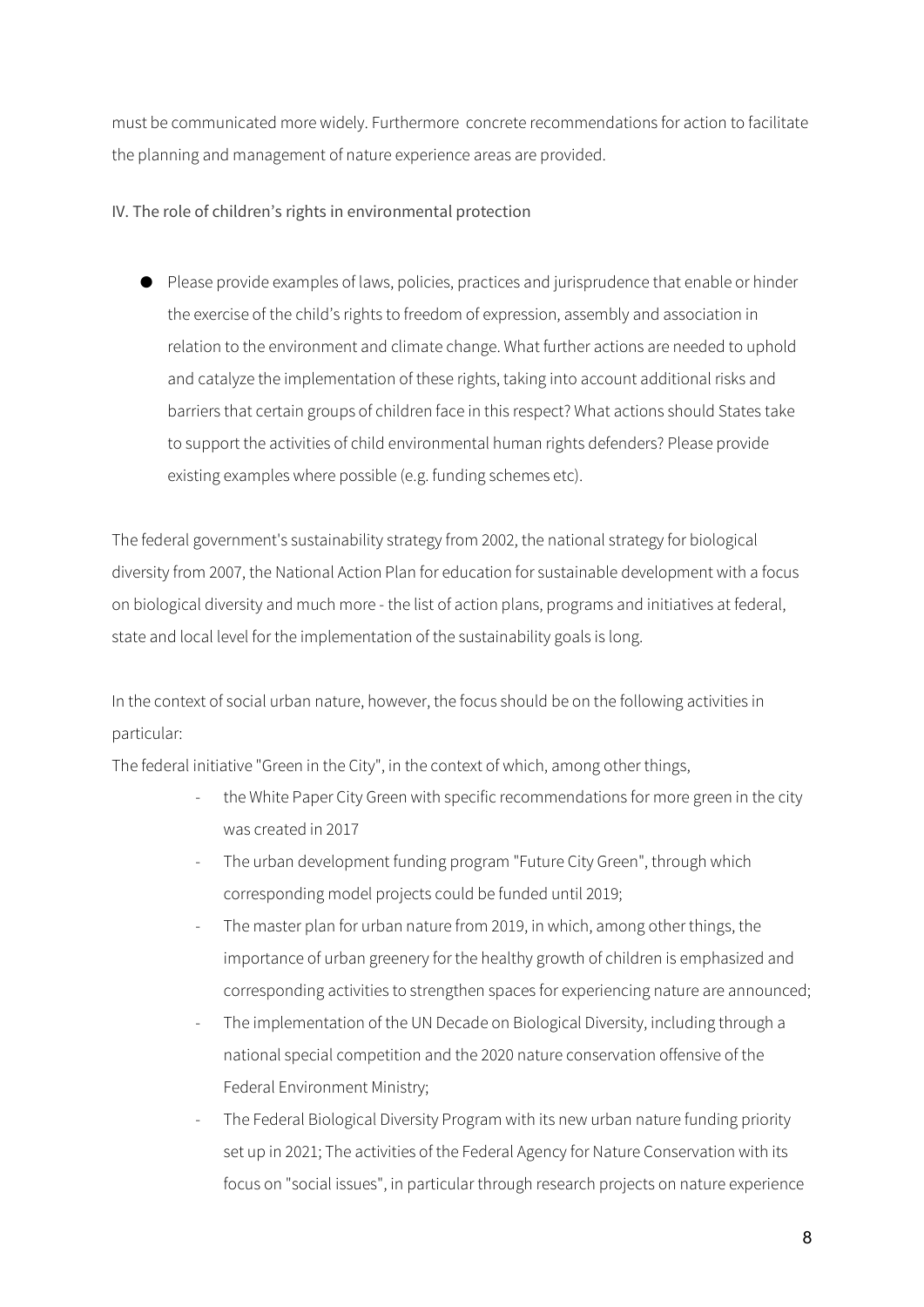space and various topic-specific publications; The merger of "Municipalities for Biological Diversity".

● What specific measures should be taken to create more space for children, especially young children, in environmental and climate decision-making?

It is not enough to explain the principle of sustainability to children and young people. Education about sustainable development must be a lived principle in institutions. Everyone can experience in the sense of the Whole Institution Approach. In particular, the framework conditions set by the managers and the executing agency are central to this. That means e.g. to formulate education for sustainable development as a benchmark in the mission statements of institutions, to include it in quality management concepts, to deal with ESD and to promote further training for specialists as well. ESD could also benefit from use of online services and plattforms for access to information on sustainable development and for educational purpose.

ESD should be anchored in the daycare education plans of the federal states and in the training of specialists in child and youth welfare. The child and youth welfare should see itself as part of a local educational landscape and actively shape cooperation. Participation should not only be implemented towards children and young people, but of course also towards all employees. As a rule, this is associated with an opening and a clear commitment to participatory processes in order to create room for maneuver for children and young people.

From April to June 2021, the nationwide Climate Council ran in Germany. 160 randomly selected people, whose composition should represent the best possible representation of the population, came together and discussed possible measures to deal with the climate crisis. They were informed by experts from science, business and civil society. The participants discussed how Germany can still achieve the goals of the Paris climate protection agreement. In the future, the participation of children and young people who do not belong to the people entitled to vote must also be guaranteed in these citizens' councils. Or similar children's councils must be set up.

● What should be legal, policy and practical priorities, including for non-State actors (e.g. media, business sector), for strengthening the availability, accessibility, adequateness and quality of environmental information in order to ensure that children understand how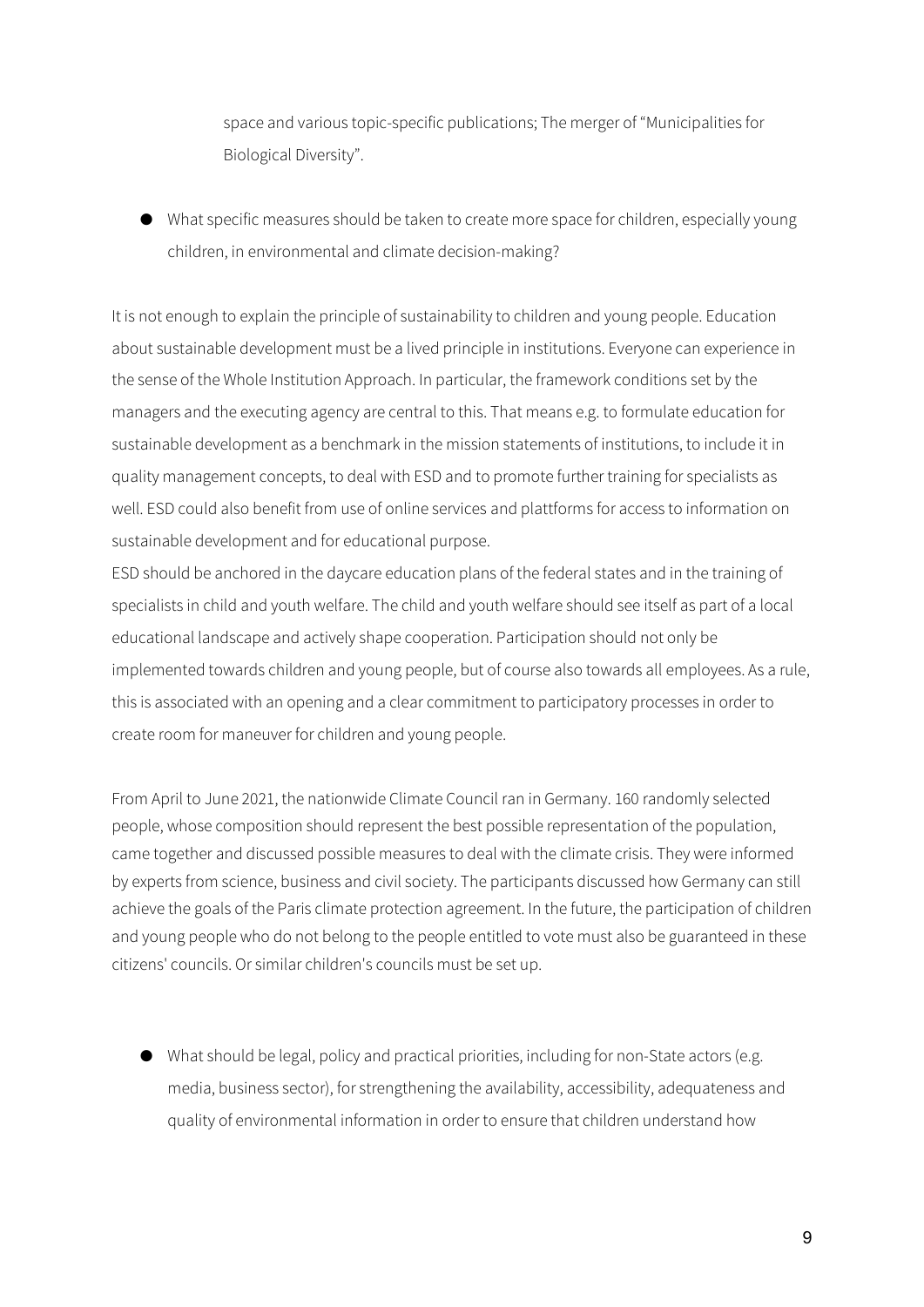environmental harm may undermine their rights and can participate in environmental protection? Please provide examples.

Child-friendly information about environmental compatibility on products (food, clothing and technical equipment, for example with the help of an "Environmental traffic light". It is important to show the global connections between social and ecological exploitation. Supply chain law, fast fashion, etc., which is supported by Germany's massive consumption of raw materials and exploitative working conditions.

Information to children should pick them up where they are, i.e. the digital environment. Information should be provided online in ways that are accessible for children and in a language they understand. The aim is to transform the existing economy into a green economy. In the future, the economy will only continue to grow and develop as long as the necessary resources are available. Once the finite sources of raw materials have been used up, further economic progress is largely unthinkable. Further measures that companies can take to protect the environment: Appointing environmental protection officers: Their aim is to systematically take environmental and sustainability principles into account in the company. For example: Provide environmentally harmful products with a higher VAT. States can ensure that within their public procurement sustainable and safe products are ensured. This is especially the case for day care and schools.

● How can the right of all children to be heard and taken seriously in the context of decisionmaking on the environment, especially climate change, be better upheld and strengthened? Please provide examples of how children's right to participate in public and political affairs has been facilitated or restricted in relation to the development of laws, policies, regulations, projects and activities on the environment and climate change at all levels.

It is not enough to allow children and young people to have their own opinions and to listen to them; they must also be able to play a key role in decisions that affect their current and future lives. It is not about a generational conflict, but about an equal generational relationship. This also includes political equality. Childhood and adolescence are not just a preparatory stage for the supposed seriousness of life.

In a discussion paper 15 years ago, the German National Coalition therefore spoke out in favor of granting children universal suffrage without a minimum age limit. Children and young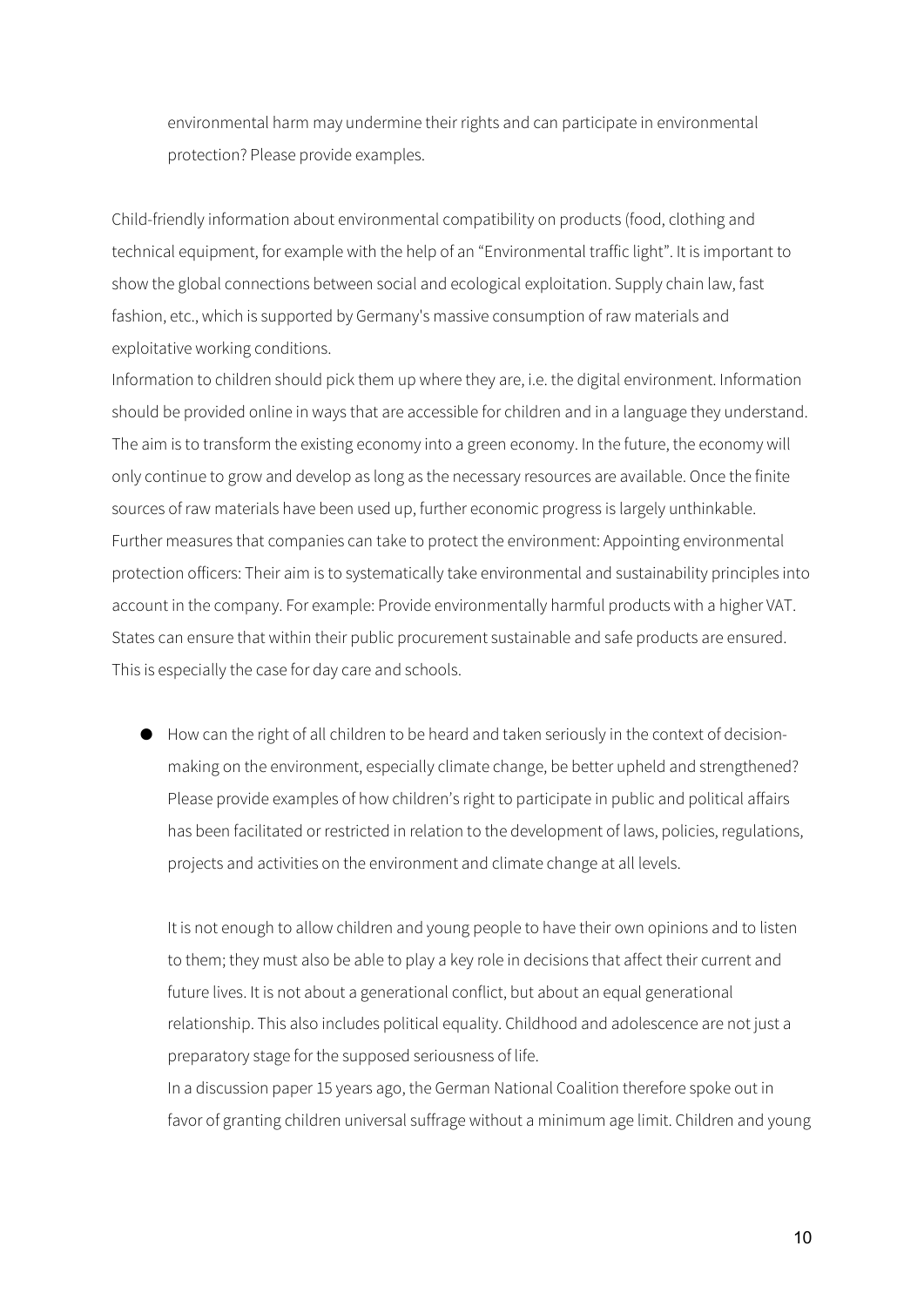people must be "included in all national, regional and international climate negotiations and decisions".

More than ever before the digital environment provides for means and opportunities for children to rause their voice and make them heard in decison making processes. Ref. to GC No 25.

## V. Sources:

| https://www.boell.de/de/2021/09/17/kinder-haben-ein-recht-auf-eine-gesunde-umwelt                   |
|-----------------------------------------------------------------------------------------------------|
| https://netzwerk-kinderrechte.de/wp-                                                                |
| content/uploads/2021/06/DGD Written Contribution deutsche Version.pdf                               |
| Stellungnahme Beirat der National Coalition politische oekologische und soziale Rechte von          |
| Kindern und Jugendlichen.pdf (netzwerk-kinderrechte.de)                                             |
| https://www.zdf.de/nachrichten/heute/studie-zum-klimawandel-warnt-vor-gefaehrdung-von-              |
| gesundheit-besonders-bei-kindern-100.html) /                                                        |
| (Studie zu Klimafolgen für Junge: 19 Hitzewellen in einem Leben   tagesschau.de)                    |
| https://www.thelancet.com/journals/lancet/article/PIIS0140-6736(21)01787-6/fulltext                 |
| https://germanwatch.org/sites/default/files/Global%20Climate%20Risk%20Index%202021_2.pdf            |
| https://www.unicef.org/reports/climate-crisis-child-rights-crisis                                   |
| https://www.unicef.de/informieren/einsatz-fuer-kinderrechte/klimawandelundkinderrechte              |
| https://www.unicef.de/informieren/aktuelles/presse/2021/report-klimawandel-auswirkungen-auf-        |
| kinder/246268                                                                                       |
| 26130Child Rights 2030 Agenda HLPF 2020.pdf (un.org)                                                |
| Youth are at the forefront in recognizing the relationship between the environment and human rights |
| (unep.org)                                                                                          |
| Children's Rights and the Environment   UNEP - UN Environment Programme                             |
| OHCHR   Children's rights and the environment                                                       |
| Protecting the environment using human rights law (coe.int)                                         |
| Access to a healthy environment, declared a human right by UN rights council     UN News            |
| UN-Kinderrechte nur auf dem Papier - klimareporter°                                                 |
| Neuer Bericht: So kann die deutsche Bundesregierung Kinder vor Klimafolgen schützen   Save the      |
| Children Deutschland                                                                                |
|                                                                                                     |